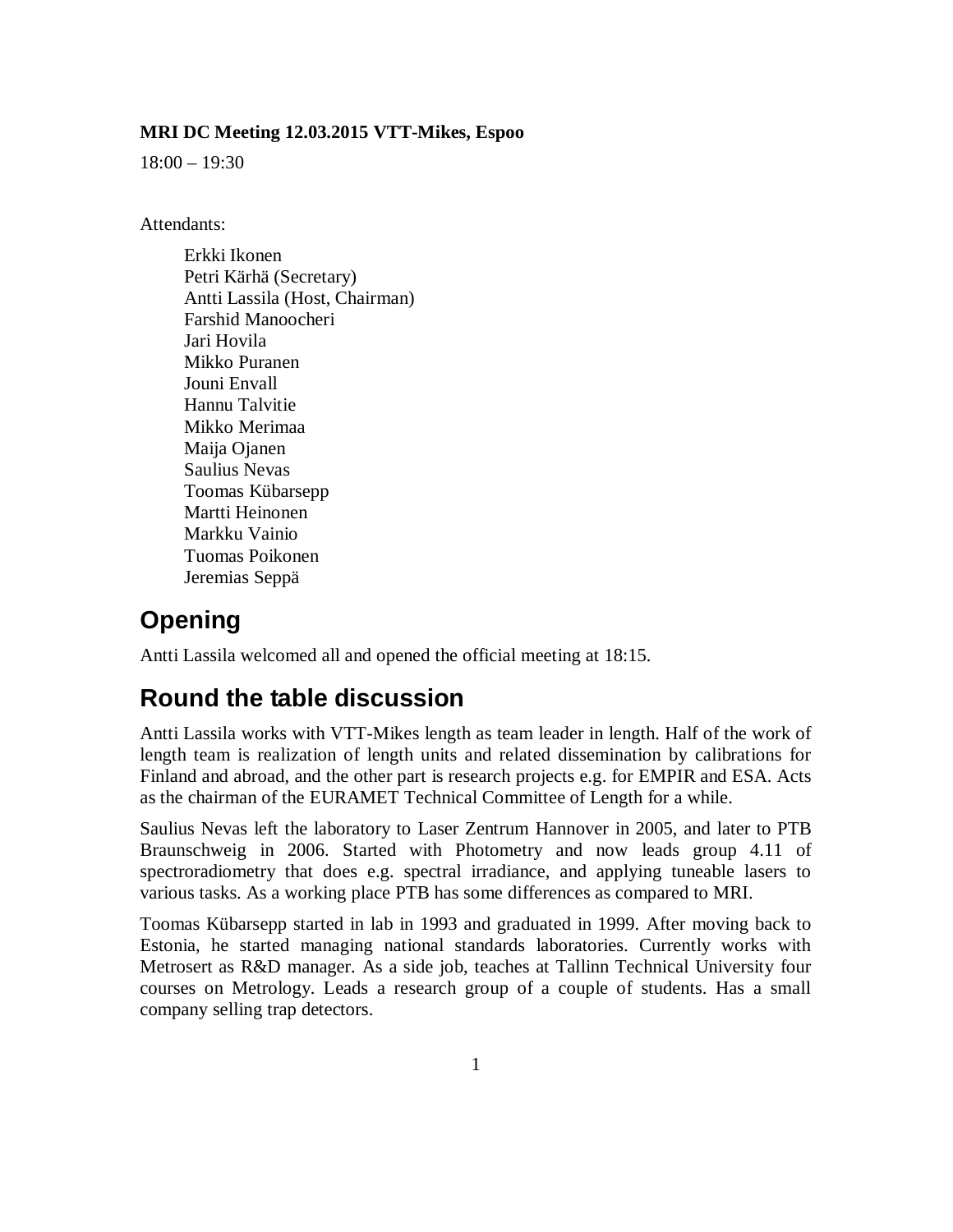Hannu Talvitie works with Vaisala since 1998. Started with technology and development but later changed to business development in 2006. Varied works including strategy and business development. Photographs still actively.

Maija Ojanen works with VTT-Mikes since 2010 carrying out calibrations on mass and radiation thermometry. Contact person in Technical Committee of Mass. Lectures Mittaustekniikan perusteet for MRI as a side job.

Mikko Merimaa works with VTT-Mikes managing the research portfolio. Research is considered at VTT as investment. Should not do research anymore but still has some activities such as being responsible of the official time of Finland. Has one more kid since last meeting totaling 4.

Petri Kärhä works with Mikes-Aalto as a Senior University Lecturer. Teaching is renewed at Aalto quite thoroughly, so he is building a new course "Elektroniikkapaja" to replace some of the labs earlier teaching. Teaching at aalto is nowadays more professional and students take studying seriously. New courses bring practicality into teaching. On research side, biggest projects include UVIADEM, a project studying UV degradation of materials, and EMRP Atmoz, where the lab develops Ozone measurement techniques. Has recently bought a "new" car, Ford Taunus 17M 1964.

Erkki Ikonen pointed out that MIKES has always been the stable side and Aalto has changed, now it is vice versa. Situation at Aalto is currently stable. Mikes is going through changes after merging with VTT.

Martti Heinonen leads the environmental group at VTT-Mikes. Got his degree in 1999. Involved in teaching e.g. with Estonia.

Markku Vainio worked since graduation in Canada and Helsinki University for a while. Now works at VTT-Mikes in the environmental group with e.g. spectroscopy. Still does occasionally some lecturing.

Jouni Envall worked since graduating with NIST and in Tartu University. Works since 2011 with FMI on projects related with Electric Solar Wind Sail for satellites. ESTcube-1 launched in May 2013 (in Vienna) failed. Aalto-1 will be launched in 2015.

Tuomas Poikonen works in the laboratory since 2007, graduated as a Dr. in 2012. Responsible for photometry. Research on LEDs and OLEDs. Preparing a PRT.

Mikko Puranen still works at Kone. Working with TEKES project "Mile High" seeking solutions for upto1-km high lifts.

Farshid Manoocheri is with Mikes-Aalto as Staff Scientist. Works with spectrophotometry and various EMRP projects. Has remarried recently.

Jari Hovila works at FMI since 2007 with satellite projects. Works with two satellite projects as technical manager. Work includes document control and data archiving. A bit worried about YT-neuvottelut going on.